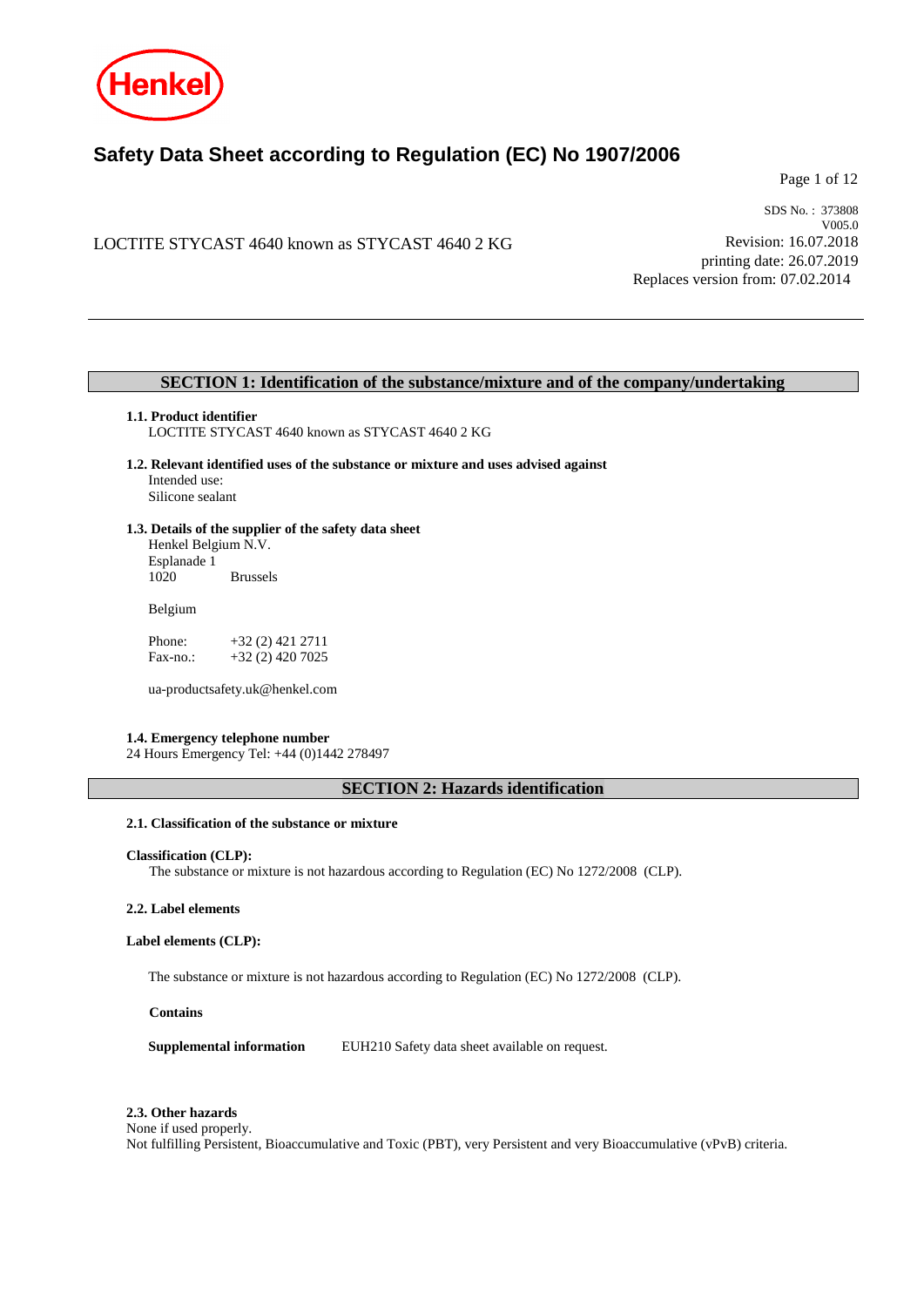## **SECTION 3: Composition/information on ingredients**

## **3.2. Mixtures**

### **General chemical description:**

Silicone sealant

### **Declaration of the ingredients according to CLP (EC) No 1272/2008:**

| <b>Hazardous</b> components<br>CAS-No.   | <b>EC Number</b><br><b>REACH-Reg No.</b> | content     | <b>Classification</b>                                                                                                                                                           |
|------------------------------------------|------------------------------------------|-------------|---------------------------------------------------------------------------------------------------------------------------------------------------------------------------------|
| Silicic acid, ethyl ester<br>11099-06-2  | $234 - 324 - 0$                          | $1 < 5\%$   | Flam. Liq. 3<br>H <sub>226</sub><br>Acute Tox. 4<br>H332<br>STOT SE <sub>3</sub><br>H <sub>335</sub>                                                                            |
| Octamethylcyclotetrasiloxane<br>556-67-2 | 209-136-7<br>01-2119529238-36            | $0.1 < 1\%$ | Flam. Liq. 3<br>H <sub>226</sub><br>Repr. 2<br>H361f<br>Aquatic Chronic 4<br>H413<br>EU. REACH Candidate List of Substances of<br>Very High Concern for Authorization<br>(SVHC) |

**For full text of the H - statements and other abbreviations see section 16 "Other information". Substances without classification may have community workplace exposure limits available.**

## **SECTION 4: First aid measures**

## **4.1. Description of first aid measures**

Inhalation: Should not be a problem as product is of low volatility. However, if feeling unwell remove patient to fresh air.

Skin contact: Rinse with running water and soap. Obtain medical attention if irritation persists.

Eye contact: Rinse immediately with plenty of running water (for 10 minutes), seek medical attention from a specialist.

Ingestion: Rinse mouth, drink 1-2 glasses of water, do not induce vomiting, consult a doctor.

## **4.2. Most important symptoms and effects, both acute and delayed**

Prolonged or repeated contact may cause skin irritation.

Prolonged or repeated contact may cause eye irritation.

**4.3. Indication of any immediate medical attention and special treatment needed**

See section: Description of first aid measures

## **SECTION 5: Firefighting measures**

**5.1. Extinguishing media Suitable extinguishing media:** water, carbon dioxide, foam, powder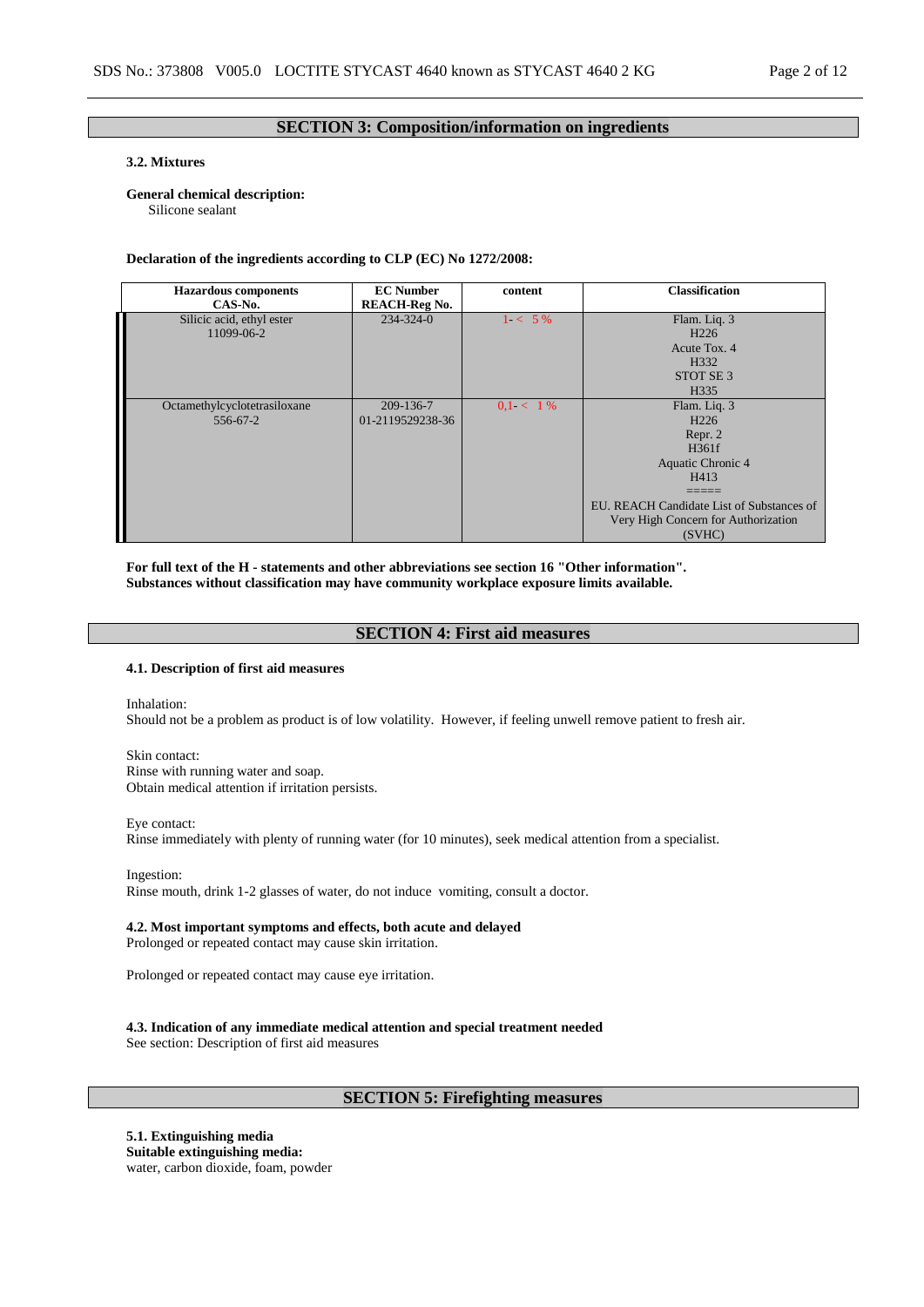## **Extinguishing media which must not be used for safety reasons:**

High pressure waterjet

### **5.2. Special hazards arising from the substance or mixture**

In the event of a fire, carbon monoxide (CO) and carbon dioxide (CO2) can be released.

## **5.3. Advice for firefighters**

Wear self-contained breathing apparatus and full protective clothing, such as turn-out gear.

#### **Additional information:**

In case of fire, keep containers cool with water spray.

## **SECTION 6: Accidental release measures**

### **6.1. Personal precautions, protective equipment and emergency procedures**

Avoid contact with skin and eyes. Wear protective equipment. Ensure adequate ventilation.

#### **6.2. Environmental precautions**

Do not empty into drains / surface water / ground water.

#### **6.3. Methods and material for containment and cleaning up**

For small spills wipe up with paper towel and place in container for disposal. For large spills absorb onto inert absorbent material and place in sealed container for disposal. Dispose of contaminated material as waste according to Section 13.

#### **6.4. Reference to other sections**

See advice in section 8

### **SECTION 7: Handling and storage**

#### **7.1. Precautions for safe handling**

Avoid skin and eye contact. See advice in section 8

Hygiene measures:

Good industrial hygiene practices should be observed. Wash hands before work breaks and after finishing work. Do not eat, drink or smoke while working.

## **7.2. Conditions for safe storage, including any incompatibilities**

Ensure good ventilation/extraction. Keep container tightly sealed. Store at room temperature. Refer to Technical Data Sheet

#### **7.3. Specific end use(s)**

Silicone sealant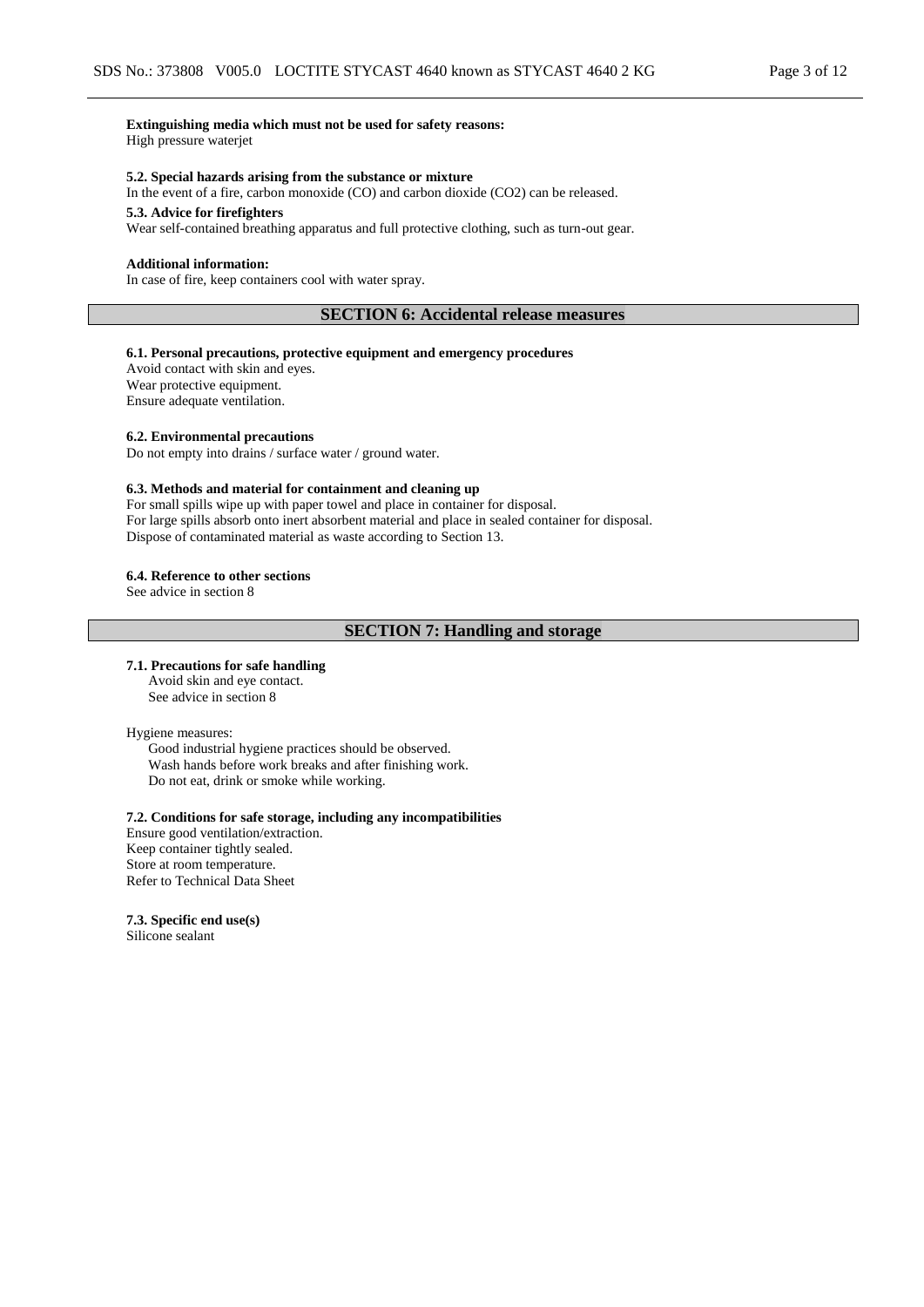## **SECTION 8: Exposure controls/personal protection**

## **8.1. Control parameters**

## **Occupational Exposure Limits**

Valid for

Great Britain

| <b>Ingredient [Regulated substance]</b>                                           | ppm | mg/m <sup>3</sup> | Value type                      | Short term exposure limit<br>category / Remarks | <b>Regulatory list</b> |
|-----------------------------------------------------------------------------------|-----|-------------------|---------------------------------|-------------------------------------------------|------------------------|
| Limestone<br>1317-65-3<br>[CALCIUM CARBONATE, INHALABLE<br><b>DUST</b>            |     | 10                | Time Weighted Average<br>(TWA): |                                                 | EH40 WEL               |
| Limestone<br>1317-65-3<br><b>[CALCIUM CARBONATE, RESPIRABLE</b><br><b>DUST</b>    |     | 4                 | Time Weighted Average<br>(TWA): |                                                 | EH40 WEL               |
| Limestone<br>1317-65-3<br>[LIMESTONE, RESPIRABLE<br>MARBLE, RESPIRABLE]           |     | 4                 | Time Weighted Average<br>(TWA): |                                                 | EH40 WEL               |
| Limestone<br>1317-65-3<br>[LIMESTONE, TOTAL INHALABLE<br>MARBLE, TOTAL INHALABLE] |     | 10                | Time Weighted Average<br>(TWA): |                                                 | EH40 WEL               |
| Silicon dioxide<br>112945-52-5<br>[SILICA, AMORPHOUS, INHALABLE<br><b>DUST</b>    |     | 6                 | Time Weighted Average<br>(TWA): |                                                 | EH40 WEL               |
| Silicon dioxide<br>112945-52-5<br>[SILICA, AMORPHOUS, RESPIRABLE<br>DUST]         |     | 2,4               | Time Weighted Average<br>(TWA): |                                                 | EH40 WEL               |

## **Occupational Exposure Limits**

## Valid for

Ireland

| <b>Ingredient [Regulated substance]</b>                                                 | ppm | mg/m <sup>3</sup> | Value type                      | Short term exposure limit<br>category / Remarks | <b>Regulatory list</b> |
|-----------------------------------------------------------------------------------------|-----|-------------------|---------------------------------|-------------------------------------------------|------------------------|
| Limestone<br>1317-65-3<br>  [CALCIUM CARBONATE, RESPIRABLE<br><b>DUST</b>               |     |                   | Time Weighted Average<br>(TWA): |                                                 | IR OEL                 |
| Limestone<br>1317-65-3<br>  [CALCIUM CARBONATE, TOTAL<br><b>INHALABLE DUST]</b>         |     | 10                | Time Weighted Average<br>(TWA): |                                                 | IR OEL                 |
| Silicon dioxide<br>112945-52-5<br>  [SILICA, AMORPHOUS, TOTAL<br><b>INHALABLE DUSTI</b> |     | 6                 | Time Weighted Average<br>(TWA): |                                                 | IR OEL                 |
| Silicon dioxide<br>112945-52-5<br>[SILICA, AMORPHOUS, RESPIRABLE<br><b>DUST</b>         |     | 2,4               | Time Weighted Average<br>(TWA): |                                                 | IR OEL                 |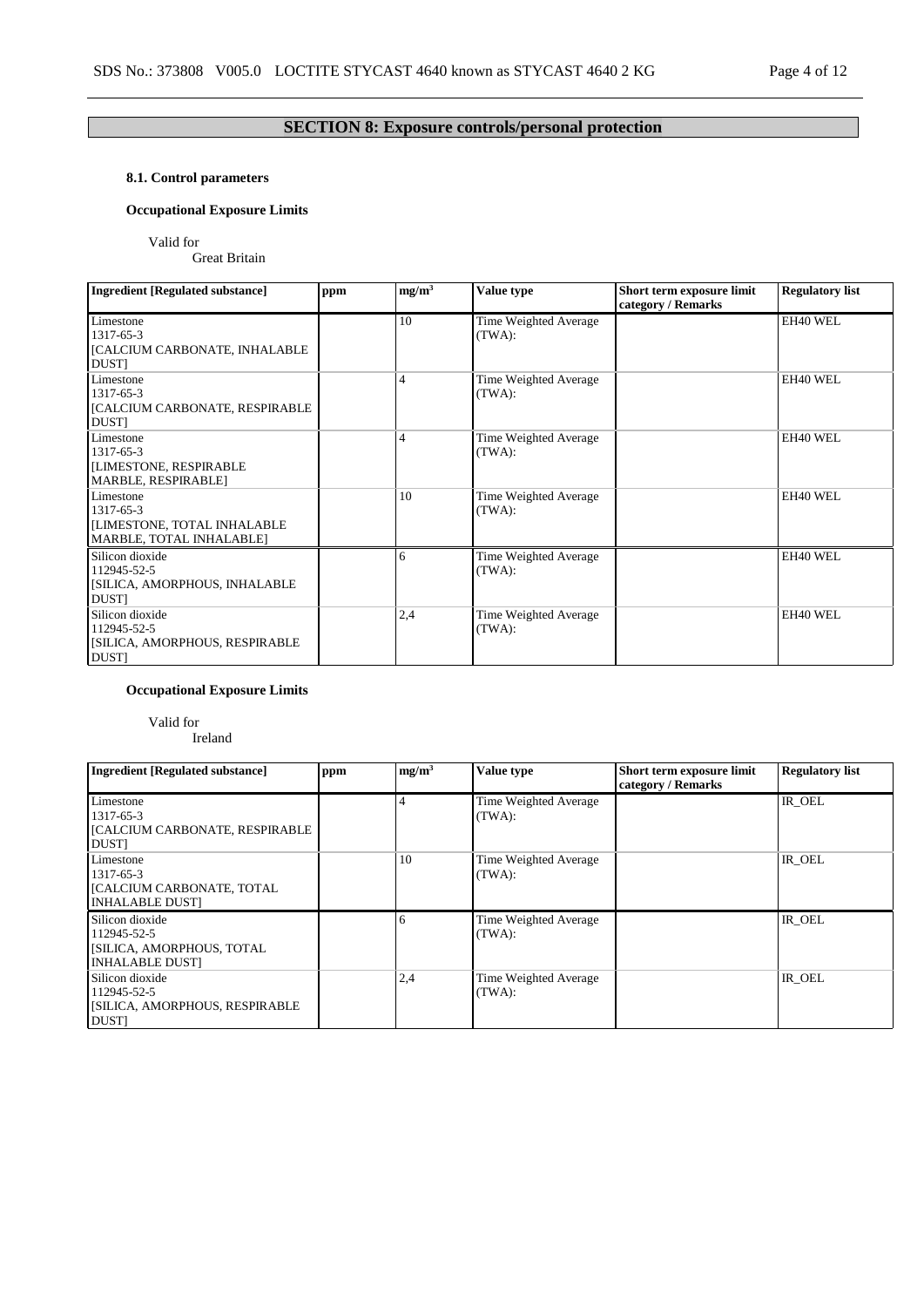## **Predicted No-Effect Concentration (PNEC):**

| Name on list                             | <b>Environmental Exposure</b><br><b>Value</b><br>period<br>Compartment |  |                   |     |                     | <b>Remarks</b> |  |
|------------------------------------------|------------------------------------------------------------------------|--|-------------------|-----|---------------------|----------------|--|
|                                          |                                                                        |  | mg/l              | ppm | mg/kg               | others         |  |
| Octamethylcyclotetrasiloxane<br>556-67-2 | aqua<br>(freshwater)                                                   |  | 0,0015<br>mg/1    |     |                     |                |  |
| Octamethylcyclotetrasiloxane<br>556-67-2 | aqua (marine<br>water)                                                 |  | 0,00015<br>mg/1   |     |                     |                |  |
| Octamethylcyclotetrasiloxane<br>556-67-2 | sewage<br>treatment plant<br>(STP)                                     |  | $10 \text{ mg}/1$ |     |                     |                |  |
| Octamethylcyclotetrasiloxane<br>556-67-2 | sediment<br>(freshwater)                                               |  |                   |     | $3$ mg/kg           |                |  |
| Octamethylcyclotetrasiloxane<br>556-67-2 | sediment<br>(marine water)                                             |  |                   |     | $0.3 \text{ mg/kg}$ |                |  |
| Octamethylcyclotetrasiloxane<br>556-67-2 | oral                                                                   |  |                   |     | $41 \text{ mg/kg}$  |                |  |
| Octamethylcyclotetrasiloxane<br>556-67-2 | soil                                                                   |  |                   |     | $0,54$ mg/kg        |                |  |

## **Derived No-Effect Level (DNEL):**

| Name on list                             | <b>Application</b><br>Area | Route of<br><b>Exposure</b> | <b>Health Effect</b>                               | <b>Exposure</b><br><b>Time</b> | <b>Value</b>            | <b>Remarks</b> |
|------------------------------------------|----------------------------|-----------------------------|----------------------------------------------------|--------------------------------|-------------------------|----------------|
| Octamethylcyclotetrasiloxane<br>556-67-2 | Workers                    | inhalation                  | Long term<br>exposure -<br>systemic effects        |                                | $73 \text{ mg/m}$       |                |
| Octamethylcyclotetrasiloxane<br>556-67-2 | Workers                    | inhalation                  | Long term<br>exposure - local<br>effects           |                                | $73 \text{ mg/m}$       |                |
| Octamethylcyclotetrasiloxane<br>556-67-2 | Workers                    | inhalation                  | Acute/short term<br>exposure -<br>systemic effects |                                | 73 mg/m3                |                |
| Octamethylcyclotetrasiloxane<br>556-67-2 | Workers                    | inhalation                  | Acute/short term<br>exposure - local<br>effects    |                                | 73 mg/m3                |                |
| Octamethylcyclotetrasiloxane<br>556-67-2 | General<br>population      | inhalation                  | Long term<br>exposure -<br>systemic effects        |                                | $13$ mg/m $3$           |                |
| Octamethylcyclotetrasiloxane<br>556-67-2 | General<br>population      | inhalation                  | Long term<br>exposure - local<br>effects           |                                | $13$ mg/m $3$           |                |
| Octamethylcyclotetrasiloxane<br>556-67-2 | General<br>population      | inhalation                  | Acute/short term<br>exposure -<br>systemic effects |                                | $13$ mg/m $3$           |                |
| Octamethylcyclotetrasiloxane<br>556-67-2 | General<br>population      | inhalation                  | Acute/short term<br>exposure - local<br>effects    |                                | $13 \text{ mg/m}$       |                |
| Octamethylcyclotetrasiloxane<br>556-67-2 | General<br>population      | oral                        | Long term<br>exposure -<br>systemic effects        |                                | $3,7$ mg/kg             |                |
| Octamethylcyclotetrasiloxane<br>556-67-2 | General<br>population      | oral                        | Acute/short term<br>exposure -<br>systemic effects |                                | $\overline{3}$ ,7 mg/kg |                |

## **Biological Exposure Indices:**

None

## **8.2. Exposure controls:**

Engineering controls: Ensure good ventilation/extraction.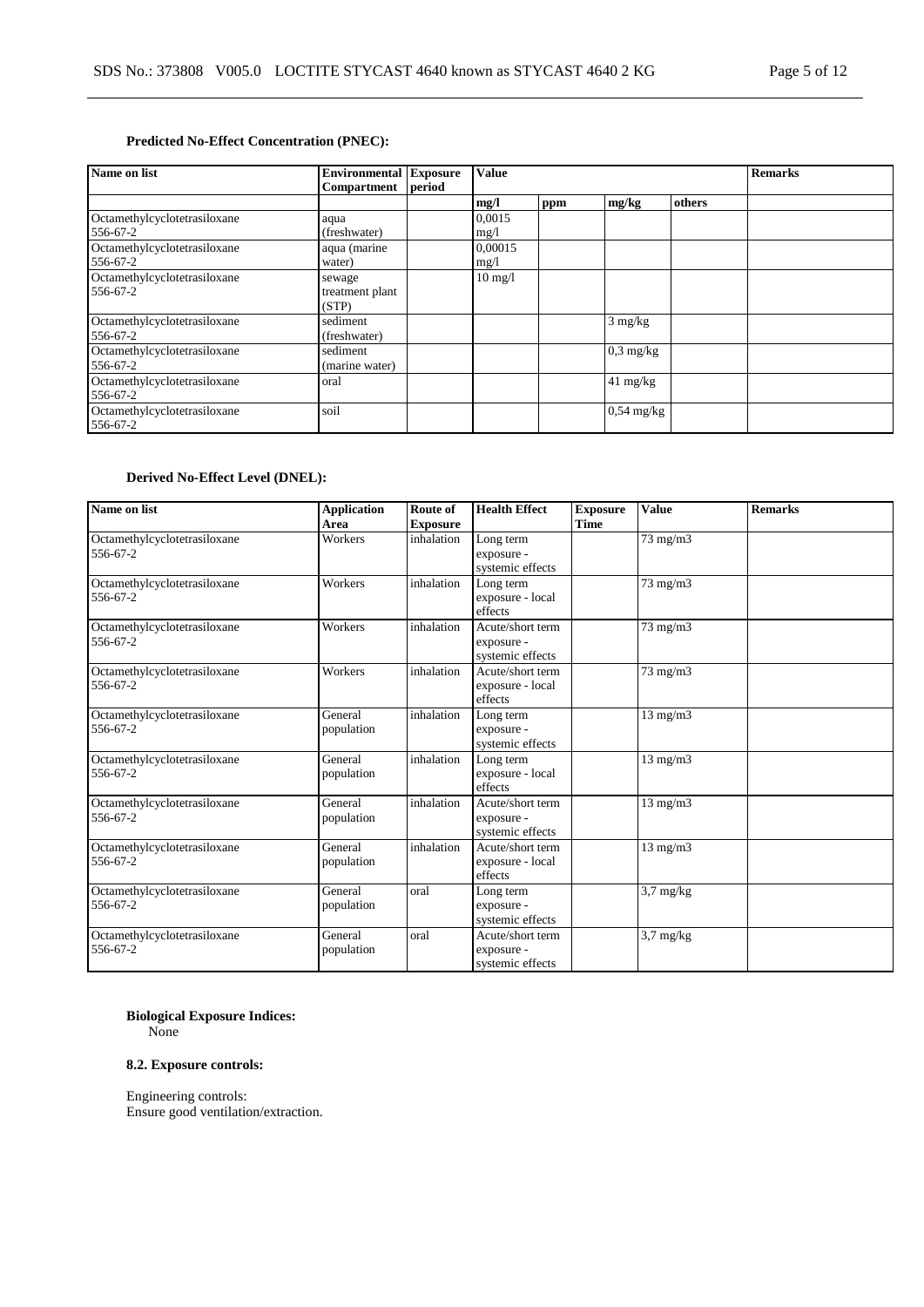Respiratory protection: Ensure adequate ventilation. An approved mask or respirator fitted with an organic vapour cartridge should be worn if the product is used in a poorly ventilated area Filter type: A (EN 14387)

Hand protection: Chemical-resistant protective gloves (EN 374). Suitable materials for short-term contact or splashes (recommended: at least protection index 2, corresponding to > 30 minutes permeation time as per EN 374): nitrile rubber (NBR; >= 0.4 mm thickness) Suitable materials for longer, direct contact (recommended: protection index 6, corresponding to > 480 minutes permeation time as per EN 374): nitrile rubber (NBR;  $>= 0.4$  mm thickness)

This information is based on literature references and on information provided by glove manufacturers, or is derived by analogy with similar substances. Please note that in practice the working life of chemical-resistant protective gloves may be considerably shorter than the permeation time determined in accordance with EN 374 as a result of the many influencing factors (e.g. temperature). If signs of wear and tear are noticed then the gloves should be replaced.

Eye protection:

Safety glasses with sideshields or chemical safety goggles should be worn if there is a risk of splashing. Protective eye equipment should conform to EN166.

Skin protection:

Wear suitable protective clothing.

Protective clothing should conform to EN 14605 for liquid splashes or to EN 13982 for dusts.

Advices to personal protection equipment:

The information provided on personal protective equipment is for guidance purposes only. A full risk assessment should be conducted prior to using this product to determine the appropriate personal protective equipment to suit local conditions. Personal protective equipment should conform to the relevant EN standard.

## **SECTION 9: Physical and chemical properties**

### **9.1. Information on basic physical and chemical properties**

| 1. milot mattion on basic physical and chemical properties<br>Appearance | liquid                                  |
|--------------------------------------------------------------------------|-----------------------------------------|
|                                                                          | white                                   |
| Odor                                                                     | None                                    |
| Odour threshold                                                          | No data available / Not applicable      |
|                                                                          |                                         |
| pН                                                                       | No data available / Not applicable      |
| Melting point                                                            | No data available / Not applicable      |
| Solidification temperature                                               | No data available / Not applicable      |
| Initial boiling point                                                    | No data available / Not applicable      |
| Flash point                                                              | $>100 \text{ °C}$ ( $>212 \text{ °F}$ ) |
| Evaporation rate                                                         | No data available / Not applicable      |
| Flammability                                                             | No data available / Not applicable      |
| <b>Explosive limits</b>                                                  | No data available / Not applicable      |
| Vapour pressure                                                          | No data available / Not applicable      |
| Relative vapour density:                                                 | No data available / Not applicable      |
| Density                                                                  | $0,75 \text{ g/cm}$ 3                   |
| $\Omega$                                                                 |                                         |
| <b>Bulk</b> density                                                      | No data available / Not applicable      |
| Solubility                                                               | No data available / Not applicable      |
| Solubility (qualitative)                                                 | No data available / Not applicable      |
| Partition coefficient: n-octanol/water                                   | No data available / Not applicable      |
| Auto-ignition temperature                                                | No data available / Not applicable      |
| Decomposition temperature                                                | No data available / Not applicable      |
| Viscosity                                                                | No data available / Not applicable      |
| Viscosity (kinematic)                                                    | No data available / Not applicable      |
| Explosive properties                                                     | No data available / Not applicable      |
| Oxidising properties                                                     | No data available / Not applicable      |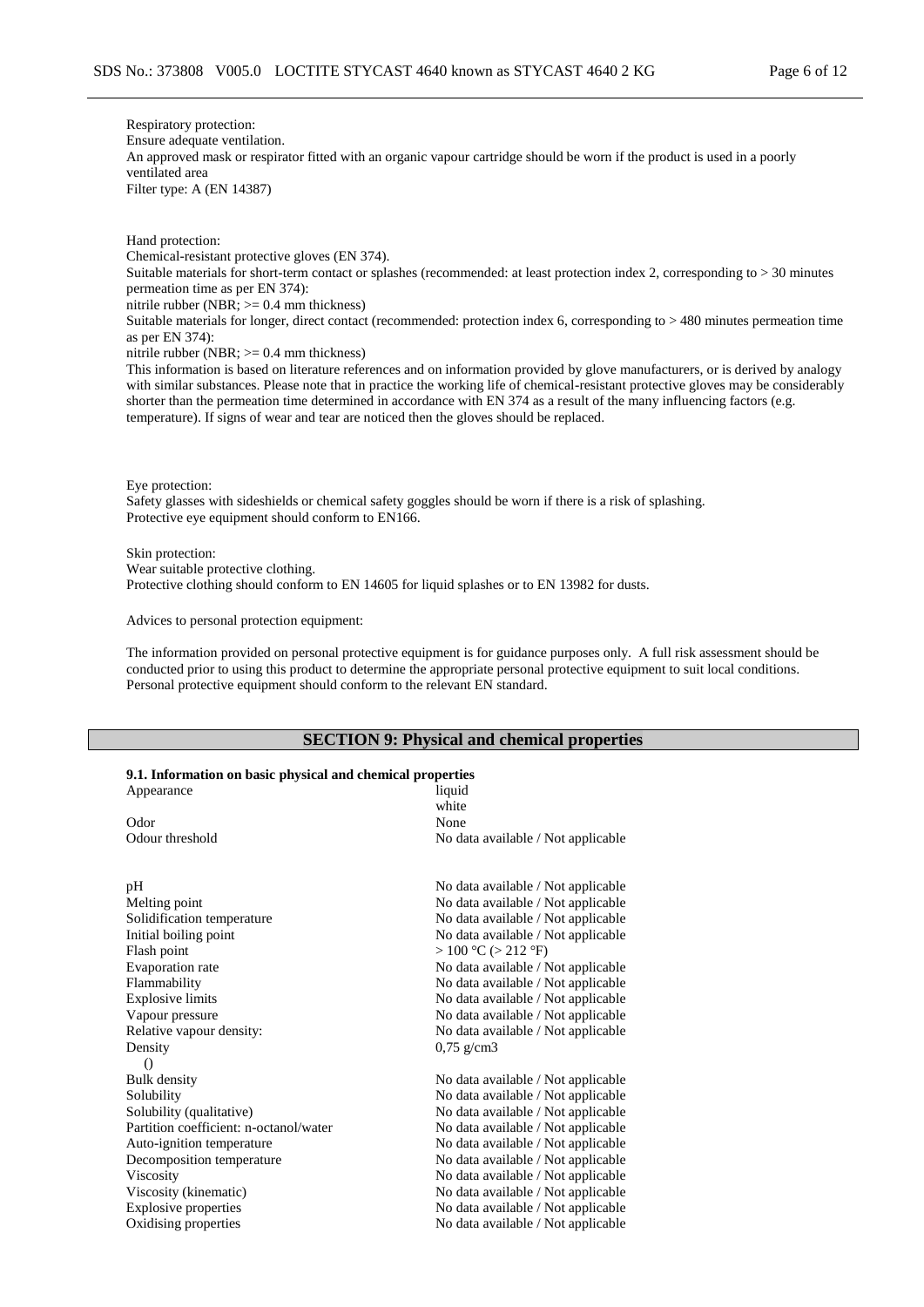#### **9.2. Other information**

No data available / Not applicable

### **SECTION 10: Stability and reactivity**

### **10.1. Reactivity**

None if used for intended purpose.

#### **10.2. Chemical stability**

Stable under recommended storage conditions.

#### **10.3. Possibility of hazardous reactions**

See section reactivity

### **10.4. Conditions to avoid**

No decomposition if stored and applied as directed.

### **10.5. Incompatible materials**

None if used properly.

## **10.6. Hazardous decomposition products**

No decomposition if used according to specifications.

## **SECTION 11: Toxicological information**

## **General toxicological information:**

Prolonged or repeated contact may cause eye irritation. Prolonged or repeated contact may cause skin irritation.

## **11.1. Information on toxicological effects**

#### **Acute oral toxicity:**

May cause irritation to the digestive tract.

| <b>Hazardous substances</b> | Value | Value           | <b>Species</b> | <b>Method</b>                                   |
|-----------------------------|-------|-----------------|----------------|-------------------------------------------------|
| CAS-No.                     | tvpe  |                 |                |                                                 |
| Octamethylcyclotetrasilox   | LD50  | $>$ 4.800 mg/kg | rat            | <b>OECD</b> Guideline 401 (Acute Oral Toxicity) |
| ane                         |       |                 |                |                                                 |
| 556-67-2                    |       |                 |                |                                                 |

#### **Acute dermal toxicity:**

The mixture is classified based on calculation method referring to the classified substances present in the mixture.

| <b>Hazardous substances</b>      | Value | Value           | <b>Species</b> | Method                                            |
|----------------------------------|-------|-----------------|----------------|---------------------------------------------------|
| CAS-No.                          | type  |                 |                |                                                   |
| Octamethylcyclotetrasilox   LD50 |       | $>$ 2.400 mg/kg | rat            | <b>OECD</b> Guideline 402 (Acute Dermal Toxicity) |
| ane                              |       |                 |                |                                                   |
| 556-67-2                         |       |                 |                |                                                   |

### **Acute inhalative toxicity:**

The mixture is classified based on calculation method referring to the classified substances present in the mixture.

| <b>Hazardous substances</b> | Value | Value             | <b>Test atmosphere</b>   Exposure |      | <b>Species</b> | Method                    |
|-----------------------------|-------|-------------------|-----------------------------------|------|----------------|---------------------------|
| CAS-No.                     | tvpe  |                   |                                   | time |                |                           |
| Octamethylcyclotetrasilox   | LC50  | $36 \text{ mg}/1$ | dust/mist                         | 4 h  | rat            | OECD Guideline 403 (Acute |
| ane                         |       |                   |                                   |      |                | Inhalation Toxicity)      |
| 556-67-2                    |       |                   |                                   |      |                |                           |

#### **Skin corrosion/irritation:**

No data available.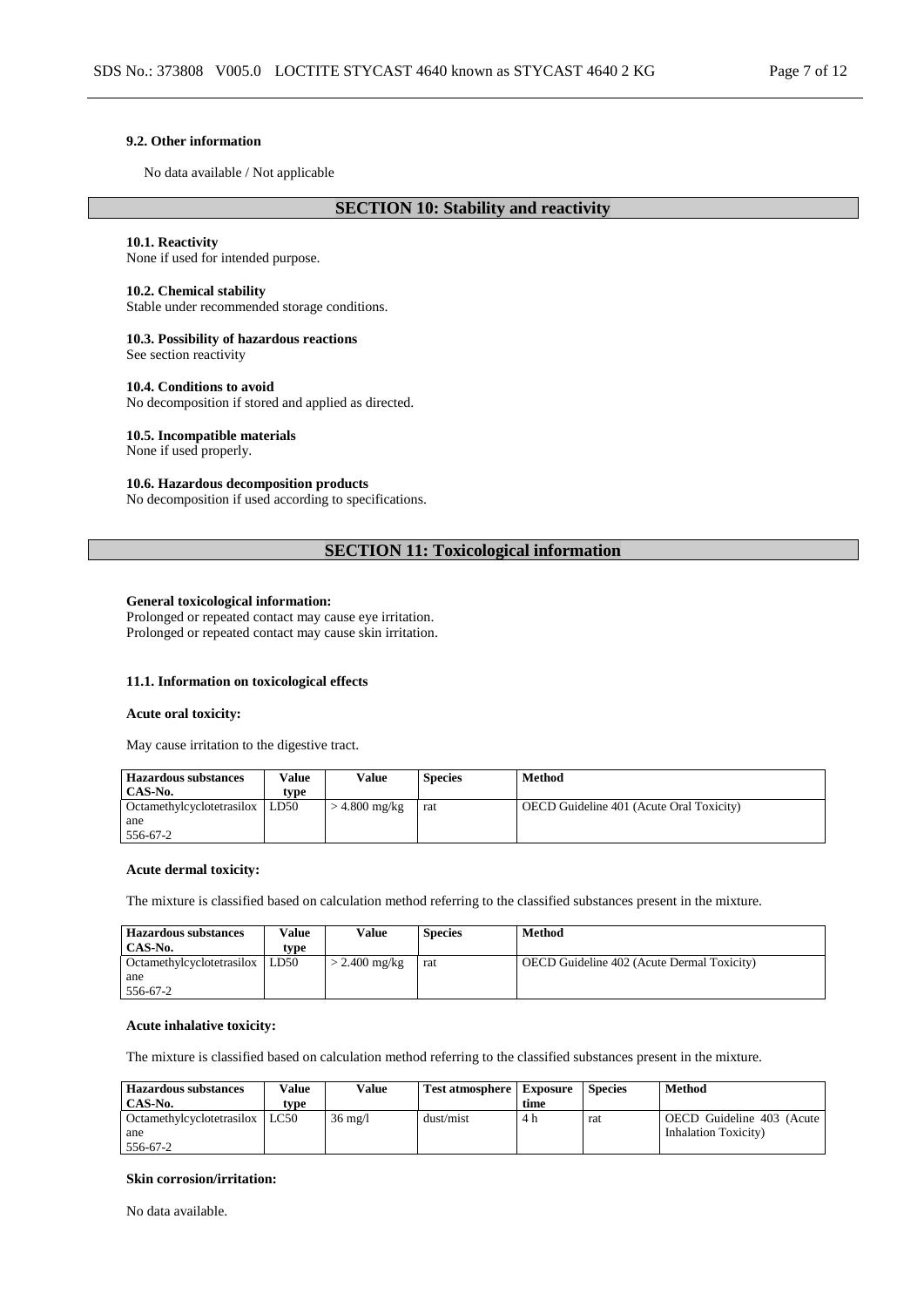### **Serious eye damage/irritation:**

The mixture is classified based on calculation method referring to the classified substances present in the mixture.

| <b>Hazardous substances</b><br>CAS-No. | <b>Result</b>  | <b>Exposure</b><br>time | <b>Species</b> | Method      |
|----------------------------------------|----------------|-------------------------|----------------|-------------|
| Octamethylcyclotetrasilox              | not irritating |                         | rabbit         | Draize Test |
| ane                                    |                |                         |                |             |
| 556-67-2                               |                |                         |                |             |

## **Respiratory or skin sensitization:**

The mixture is classified based on threshold limits referring to the classified substances present in the mixture.

| <b>Hazardous substances</b><br>CAS-No.    | <b>Result</b> | <b>Test type</b> | <b>Species</b> | Method                       |
|-------------------------------------------|---------------|------------------|----------------|------------------------------|
| Octamethylcyclotetrasilox not sensitising |               | not specified    |                | Magnusson and Kligman Method |
| ane                                       |               |                  |                |                              |
| 556-67-2                                  |               |                  |                |                              |

### **Germ cell mutagenicity:**

The mixture is classified based on threshold limits referring to the classified substances present in the mixture.

| <b>Hazardous substances</b><br>CAS-No. | <b>Result</b> | Type of study /<br>Route of | <b>Metabolic</b><br>activation / | <b>Species</b> | <b>Method</b>                     |
|----------------------------------------|---------------|-----------------------------|----------------------------------|----------------|-----------------------------------|
|                                        |               | administration              | <b>Exposure time</b>             |                |                                   |
| Octamethylcyclotetrasilox              | positive      | bacterial gene              | with and without                 |                | not specified                     |
| ane                                    |               | mutation assay              |                                  |                |                                   |
| 556-67-2                               |               |                             |                                  |                |                                   |
| Octamethylcyclotetrasilox              | positive      | sister chromatid            | with and without                 |                | not specified                     |
| ane                                    |               | exchange assay in           |                                  |                |                                   |
| 556-67-2                               |               | mammalian cells             |                                  |                |                                   |
| Octamethylcyclotetrasilox              | negative      | in vitro mammalian          | with and without                 |                | not specified                     |
| ane                                    |               | chromosome                  |                                  |                |                                   |
| 556-67-2                               |               | aberration test             |                                  |                |                                   |
| Octamethylcyclotetrasilox              | positive      | inhalation: vapour          |                                  | rat            | <b>Chromosome Aberration Test</b> |
| ane                                    |               |                             |                                  |                |                                   |
| 556-67-2                               |               |                             |                                  |                |                                   |
| Octamethylcyclotetrasilox              | positive      |                             |                                  | rat            | not specified                     |
| ane                                    |               |                             |                                  |                |                                   |
| 556-67-2                               |               |                             |                                  |                |                                   |

## **Carcinogenicity**

No data available.

#### **Reproductive toxicity:**

No data available.

## **STOT-single exposure:**

No data available.

## **STOT-repeated exposure::**

The mixture is classified based on threshold limits referring to the classified substances present in the mixture.

| <b>Hazardous substances</b>      | <b>Result / Value</b> | Route of    | <b>Exposure time</b> / | <b>Species</b> | <b>Method</b>               |
|----------------------------------|-----------------------|-------------|------------------------|----------------|-----------------------------|
| CAS-No.                          |                       | application | <b>Frequency of</b>    |                |                             |
|                                  |                       |             | treatment              |                |                             |
| <b>Octamethylcyclotetrasilox</b> | LOAEL 35 ppm          | inhalation  | 6 h nose only          | rat            | OECD Guideline 412          |
| ane                              |                       |             | inhalation             |                | (Repeated Dose)             |
| 556-67-2                         |                       |             | 5 days/week for 13     |                | <b>Inhalation Toxicity:</b> |
|                                  |                       |             | weeks                  |                | $28/14-Dav$                 |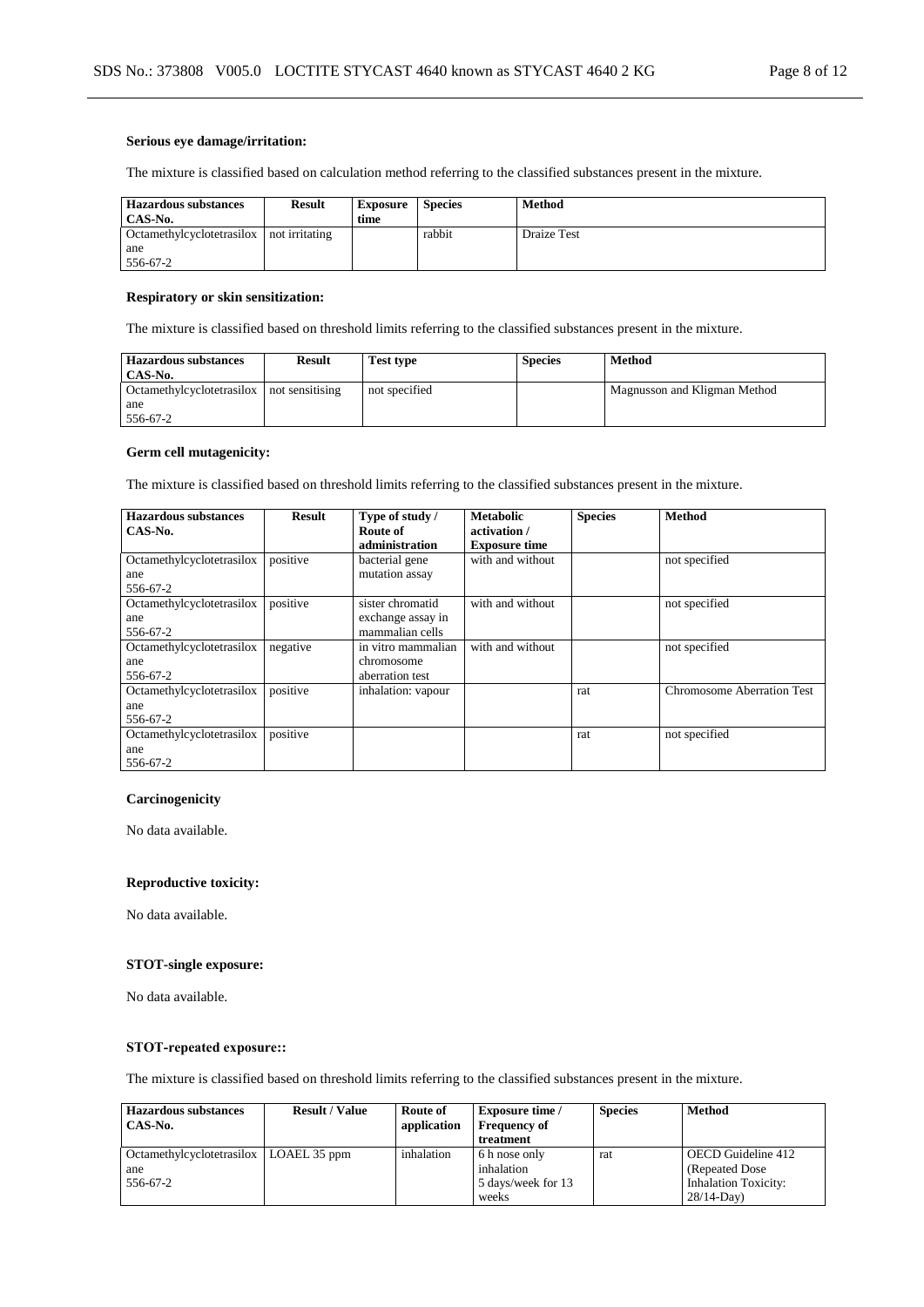### **Aspiration hazard:**

No data available.

## **SECTION 12: Ecological information**

## **General ecological information:**

Do not empty into drains / surface water / ground water.

## **12.1. Toxicity**

## **Toxicity (Fish):**

The mixture is classified based on calculation method referring to the classified substances present in the mixture.

| <b>Hazardous substances</b>  | Value       | Value                 | <b>Exposure time Species</b> |                            | Method                       |
|------------------------------|-------------|-----------------------|------------------------------|----------------------------|------------------------------|
| CAS-No.                      | type        |                       |                              |                            |                              |
| Octamethylcyclotetrasiloxane | <b>NOEC</b> | $0,0044 \text{ mg}/1$ | 93 d                         | Salmo gairdneri (new name: | other guideline:             |
| 556-67-2                     |             |                       |                              | Oncorhynchus mykiss)       |                              |
| Octamethylcyclotetrasiloxane | LC50        |                       | 96 h                         | Oncorhynchus mykiss        | EPA OTS 797.1400 (Fish       |
| 556-67-2                     |             |                       |                              |                            | <b>Acute Toxicity Test</b> ) |

## **Toxicity (Daphnia):**

The mixture is classified based on calculation method referring to the classified substances present in the mixture.

| <b>Hazardous substances</b>  | Value | Value | <b>Exposure time Species</b> |               | <b>Method</b>                    |
|------------------------------|-------|-------|------------------------------|---------------|----------------------------------|
| CAS-No.                      | tvpe  |       |                              |               |                                  |
| Octamethylcyclotetrasiloxane | EC50  |       | 48 h                         | Daphnia magna | EPA OTS 797.1300                 |
| 556-67-2                     |       |       |                              |               | (Aquatic Invertebrate Acute)     |
|                              |       |       |                              |               | <b>Toxicity Test, Freshwater</b> |
|                              |       |       |                              |               | Daphnids)                        |

### **Chronic toxicity to aquatic invertebrates**

The mixture is classified based on calculation method referring to the classified substances present in the mixture.

| <b>Hazardous substances</b>  | Value | Value    | <b>Exposure time Species</b> |               | Method                     |
|------------------------------|-------|----------|------------------------------|---------------|----------------------------|
| CAS-No.                      | type  |          |                              |               |                            |
| Octamethylcyclotetrasiloxane | NOEC  | 7.9 µg/l | 21 d                         | Daphnia magna | EPA OTS 797.1330           |
| 556-67-2                     |       |          |                              |               | (Daphnid Chronic Toxicity) |
|                              |       |          |                              |               | Test)                      |

**Toxicity (Algae):**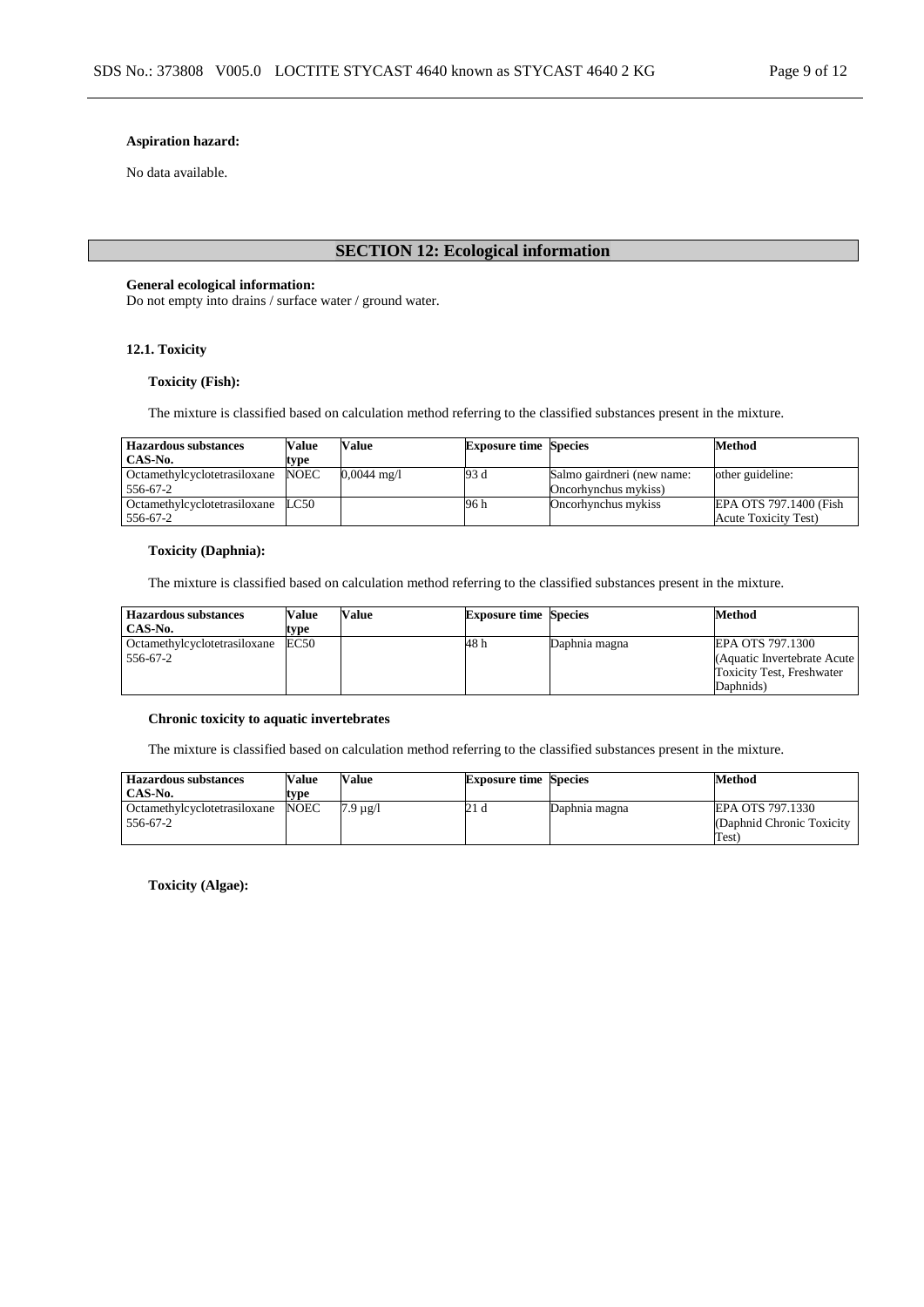The mixture is classified based on calculation method referring to the classified substances present in the mixture.

| <b>Hazardous substances</b>  | Value       | Value                  | <b>Exposure time Species</b> |                                                          | <b>Method</b>            |
|------------------------------|-------------|------------------------|------------------------------|----------------------------------------------------------|--------------------------|
| CAS-No.                      | type        |                        |                              |                                                          |                          |
| Octamethylcyclotetrasiloxane | <b>EC50</b> |                        | 96 h                         | Selenastrum capricornutum                                | EPA OTS 797.1050 (Algal) |
| 556-67-2                     |             |                        |                              | (new name: Pseudokirchneriella Toxicity, Tiers I and II) |                          |
|                              |             |                        |                              | subcapitata)                                             |                          |
| Octamethylcyclotetrasiloxane | <b>NOEC</b> | $< 0.022 \text{ mg/l}$ | 96 h                         | Selenastrum capricornutum                                | EPA OTS 797.1050 (Algal  |
| 556-67-2                     |             |                        |                              | (new name: Pseudokirchneriella Toxicity, Tiers I and II) |                          |
|                              |             |                        |                              | subcapitata)                                             |                          |

## **Toxicity to microorganisms**

The mixture is classified based on calculation method referring to the classified substances present in the mixture.

| <b>Hazardous substances</b>              | Value | Value | <b>Exposure time Species</b> |                  | Method                                                                            |
|------------------------------------------|-------|-------|------------------------------|------------------|-----------------------------------------------------------------------------------|
| CAS-No.                                  | type  |       |                              |                  |                                                                                   |
| Octamethylcyclotetrasiloxane<br>556-67-2 | EC50  |       | эn                           | activated sludge | ISO 8192 (Test for<br>Inhibition of Oxygen<br>Consumption by Activated<br>Sludge) |

## **12.2. Persistence and degradability**

The product is not biodegradable.

| <b>Hazardous substances</b>  | <b>Result</b>              | <b>Test type</b> | <b>Degradability</b> | Exposure | <b>Method</b>                 |
|------------------------------|----------------------------|------------------|----------------------|----------|-------------------------------|
| CAS-No.                      |                            |                  |                      | time     |                               |
| Octamethylcyclotetrasiloxane | not readily biodegradable. | aerobic          | 3.7 %                | 29d      | OECD Guideline 310 (Ready     |
| 556-67-2                     |                            |                  |                      |          | BiodegradabilityCO2 in Sealed |
|                              |                            |                  |                      |          | Vessels (Headspace Test)      |

## **12.3. Bioaccumulative potential**

No data available.

| <b>Hazardous substances</b><br>CAS-No.   | <b>Bioconcentratio</b><br>n factor (BCF) | <b>Exposure time   Temperature</b> | <b>Species</b> | <b>Method</b>                                                  |
|------------------------------------------|------------------------------------------|------------------------------------|----------------|----------------------------------------------------------------|
| Octamethylcyclotetrasiloxane<br>556-67-2 | 12.400                                   | 28d                                | Pimephales     | EPA OTS 797.1520 (Fish<br><b>Bioconcentration Test-Rainbow</b> |
|                                          |                                          |                                    | promelas       | Trout)                                                         |

### **12.4. Mobility in soil**

Cured adhesives are immobile.

| <b>Hazardous substances</b><br>CAS-No.   | <b>LogPow</b> | <b>Temperature</b> | Method                                                                                   |
|------------------------------------------|---------------|--------------------|------------------------------------------------------------------------------------------|
| Octamethylcyclotetrasiloxane<br>556-67-2 | 6.488         | 25.1 $^{\circ}$ C  | OECD Guideline 123 (Partition Coefficient (1-Octanol / Water), Slow-<br>Stirring Method) |

#### **12.5. Results of PBT and vPvB assessment**

| <b>Hazardous substances</b>  | PBT / vPvB                                                                           |
|------------------------------|--------------------------------------------------------------------------------------|
| CAS-No.                      |                                                                                      |
| Silicic acid, ethyl ester    | Not fulfilling Persistent, Bioaccumulative and Toxic (PBT), very Persistent and very |
| 11099-06-2                   | Bioaccumulative (vPvB) criteria.                                                     |
| Octamethylcyclotetrasiloxane | Fulfilling Persistent, Bioaccumulative and Toxic (PBT), very Persistent and very     |
| 556-67-2                     | Bioaccumulative (vPvB) criteria.                                                     |

#### **12.6. Other adverse effects**

No data available.

## **SECTION 13: Disposal considerations**

#### **13.1. Waste treatment methods**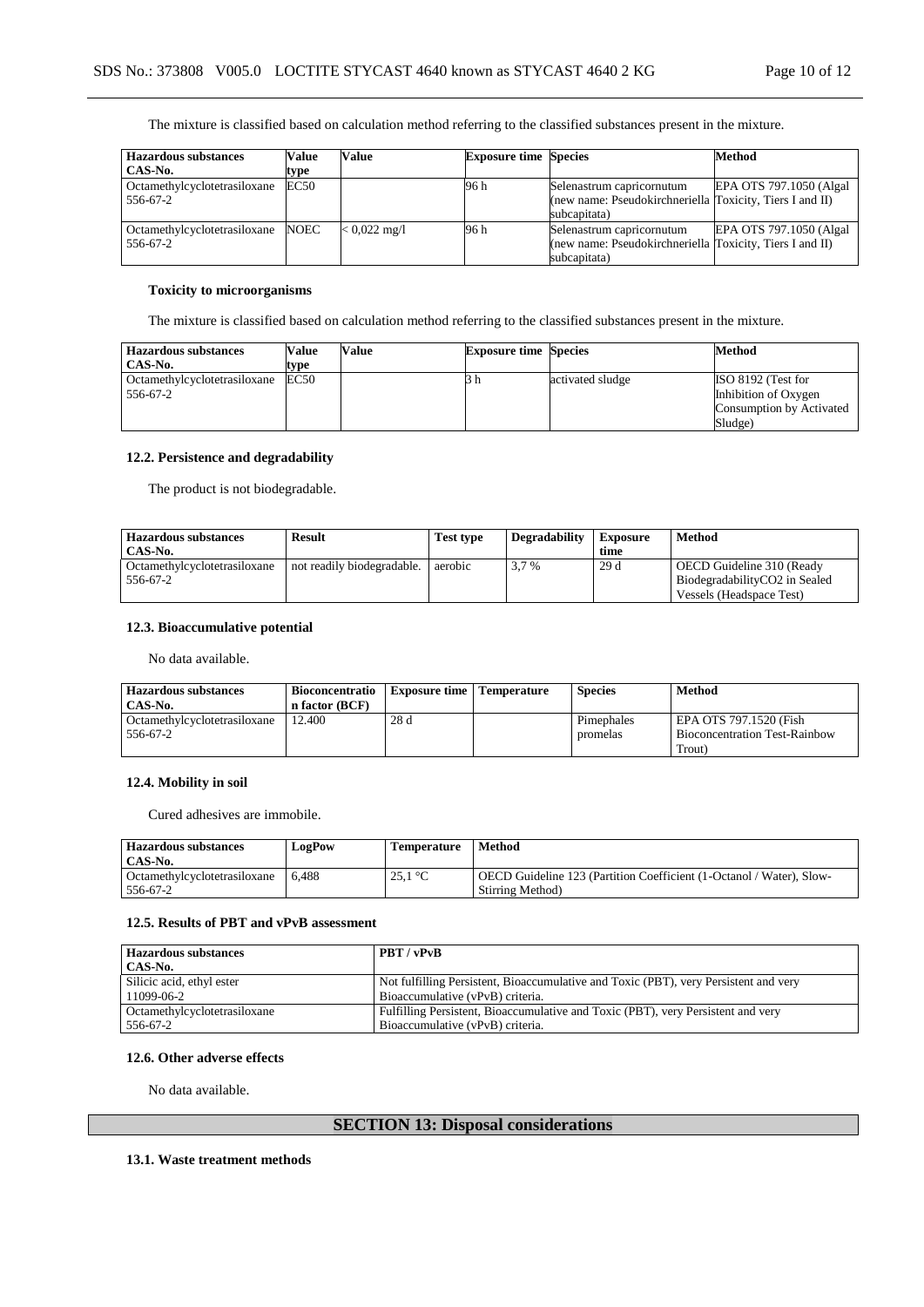Product disposal:

Dispose of in accordance with local and national regulations. Contribution of this product to waste is very insignificant in comparison to article in which it is used

Disposal of uncleaned packages:

After use, tubes, cartons and bottles containing residual product should be disposed of as chemically contaminated waste in an authorised legal land fill site or incinerated.

Disposal must be made according to official regulations.

Waste code

08 04 09 waste adhesives and sealants containing organic solvents and other dangerous substances The valid EWC waste code numbers are source-related. The manufacturer is therefore unable to specify EWC waste codes for the articles or products used in the various sectors. The EWC codes listed are intended as a recommendation for users. We will be happy to advise you.

## **SECTION 14: Transport information**

| 14.1. | <b>UN</b> number                                                   |
|-------|--------------------------------------------------------------------|
|       | Not hazardous according to RID, ADR, ADN, IMDG, IATA-DGR.          |
| 14.2. | UN proper shipping name                                            |
|       | Not hazardous according to RID, ADR, ADN, IMDG, IATA-DGR.          |
| 14.3. | <b>Transport hazard class(es)</b>                                  |
|       | Not hazardous according to RID, ADR, ADN, IMDG, IATA-DGR.          |
| 14.4. | Packing group                                                      |
|       | Not hazardous according to RID, ADR, ADN, IMDG, IATA-DGR.          |
| 14.5. | <b>Environmental hazards</b>                                       |
|       | Not hazardous according to RID, ADR, ADN, IMDG, IATA-DGR.          |
| 14.6. | Special precautions for user                                       |
|       | Not hazardous according to RID, ADR, ADN, IMDG, IATA-DGR.          |
| 14.7. | Transport in bulk according to Annex II of Marpol and the IBC Code |
|       | not applicable                                                     |

**SECTION 15: Regulatory information**

**15.1. Safety, health and environmental regulations/legislation specific for the substance or mixture**

VOC content (2010/75/EC)  $< 5 %$ 

#### **15.2. Chemical safety assessment**

A chemical safety assessment has not been carried out.